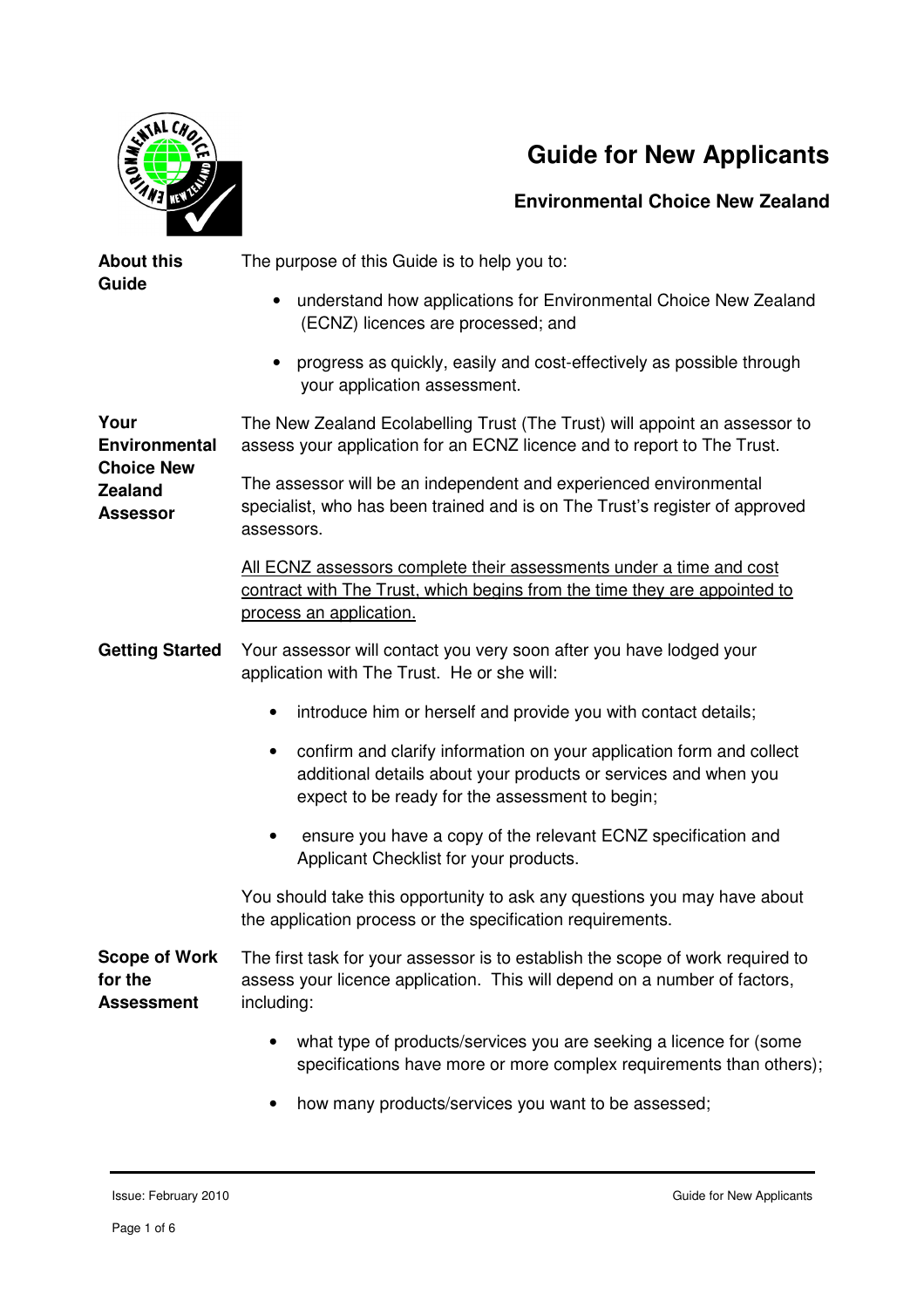- where your products are manufactured (or services are delivered), including different manufacturing locations if your product involves a number of different manufacturing processes;
- what information will need to be assessed on-site and which sites will need to be visited;
- how much information (data, records, technical reports) the assessor will need to review.

Your assessor may require some more information from you, for example details about your suppliers and supply chain and about your management and records systems. You may find it helpful to have an initial meeting with your assessor to discuss the scope of the assessment work that will be required by you and your assessor.

**Assessment Scoping Tips**  • Be clear at the beginning of the process what product ranges/services and their supply chains are included in your application. A change of supplier or raw material means extra assessment work.

- Provide your assessor with sufficient information so that he or she can clearly understand your supply chain and company organisation– who makes what and where.
- Consider additional products/services that you may wish to have licensed in the near future and ensure that any on-site assessment covers any relevant processes. This should remove the need for an additional site visit later.
- Let your assessor know if you have other eco-labels or environmental management system certifications and if copies of assessment/audit reports are available. If information in these reports is relevant and reliable the assessor will be able to streamline his or her assessment work.

**Assessment Scope and Fee Proposal**  Your assessor will prepare a formal work and fee proposal for The Trust. This will set out the expected scope of assessment work (including details of site visits required) and an **estimate** of the total assessment cost (including the work already completed to establish the scope of the assessment).

> The Trust will forward details of the scope of work and fee estimate to you, including a 5% administration charge. The Trust will ask you to confirm your acceptance of the scope of work and fee estimate, before any further work begins and you incur any further costs.

## **Making a Good Licence Submission**  A good ECNZ licence submission is one that is clear, well organised and complete. A good submission should be easy for your assessor to assess, requiring less of his or her time and therefore less cost to you.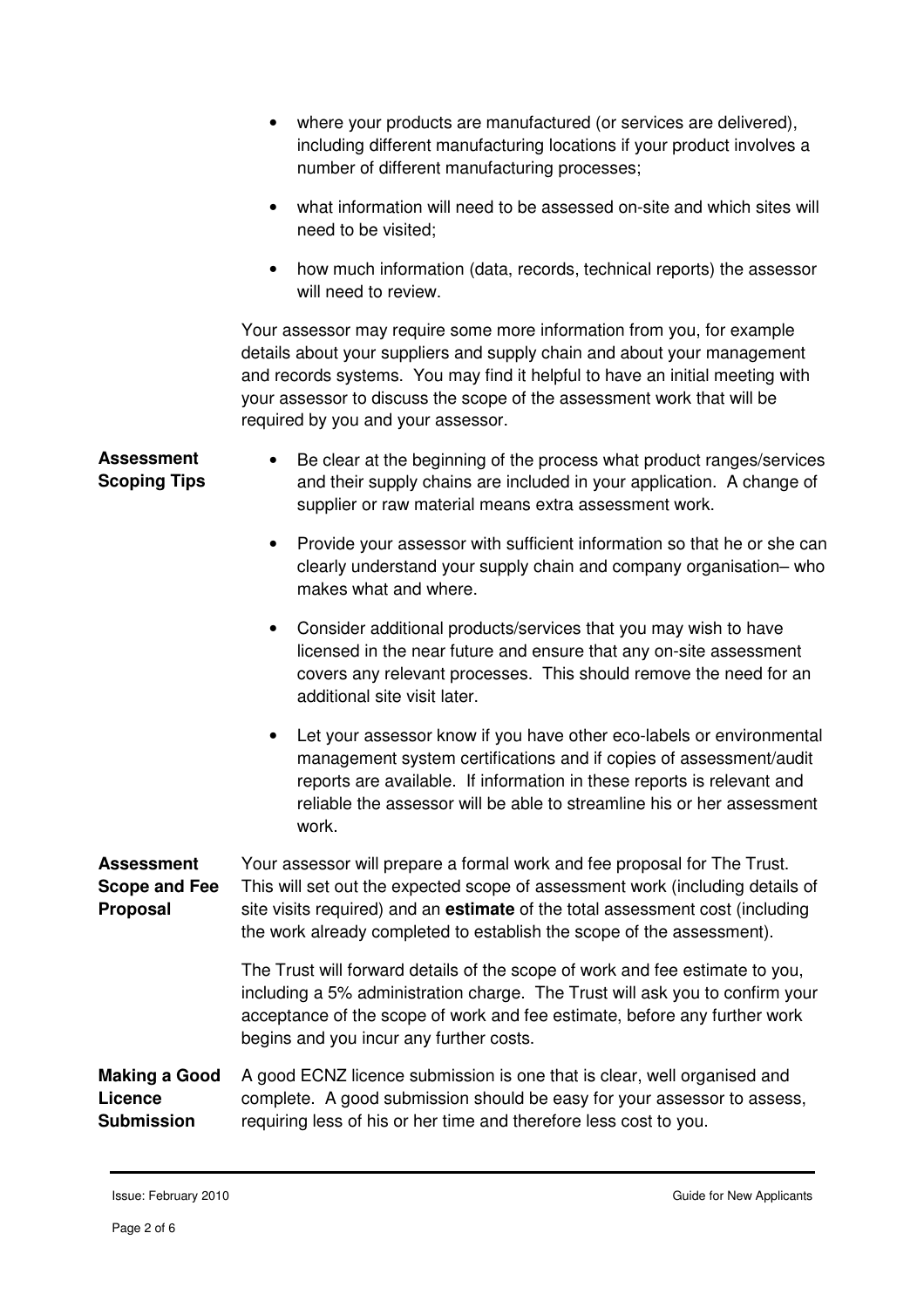Remember that your assessor will be looking for evidence to show that all the products/services you are seeking a licence for meet all the relevant requirements in the specification.

Your submission needs to include (in hard or electronic copy):

- a completed Applicant Checklist;
- supporting information;
- an Applicant Statement on Compliance (completed and signed towards the end of the assessment process).

**Completing the Applicant Checklist**  Before the assessment process proper can begin, you need to complete the Applicant Checklist. It is important that you complete all the relevant parts of the Checklist and that you identify and reference all the required supporting records and information.

- **Checklist Tips** Read the relevant ECNZ specification and the Checklist carefully, including the "Verification Required" sections, as this will help you identify what information is required for each clause in the specification.
	- Ask your assessor questions, if you are not quite certain what is required or how a clause should be interpreted. Time spent answering questions at the beginning saves more time later on. An early meeting with your assessor to run through the checklist may be helpful.
- **Supporting Information**  Some supporting information will be able to be written into the checklist or attached to the Checklist. Other information may need to be viewed on-site, for example some production records or by inspection of processes or products. The relevant supporting evidence may also be "buried" in technical documents and reports. Being sure you provide relevant, complete and well organised supporting information will significantly reduce the time your assessor needs to spend reviewing it, and in turn, the cost of your assessment.

**Tips for Supporting Information General Tips** 

- Discuss with your assessor what information is most appropriate to send with your Checklist and what is best assessed during the site visit. In general, copies of certificates, licences, permits, MSDS and reports etc should be sent with the Checklist and a review of manufacturing records, monitoring results, electronic QA records etc is best done on site.
	- Send supporting information that is largely complete. Sending information piecemeal takes more time for your assessor to organise,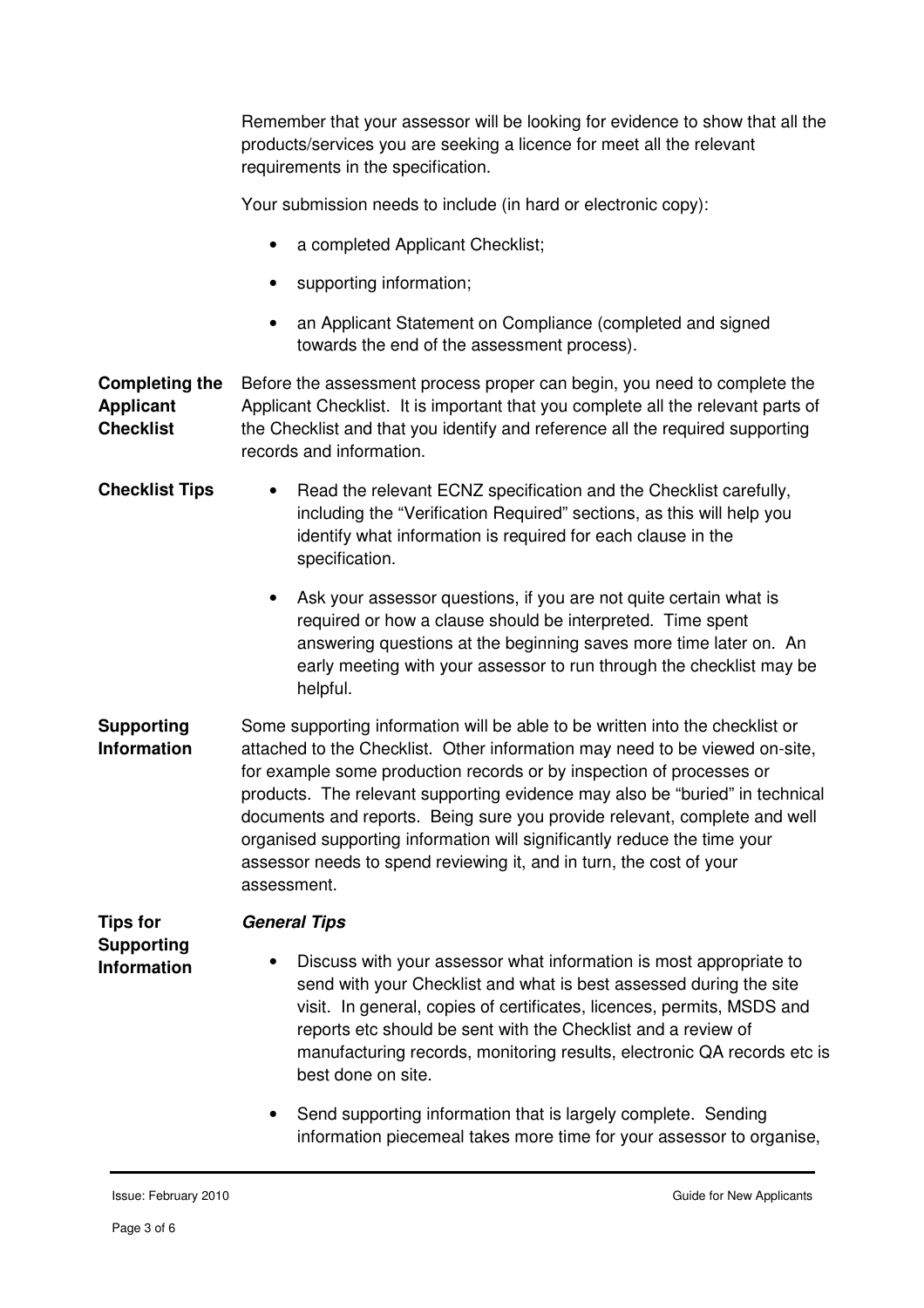"piece together" and review.

• Use consistent names/product codes for products/services and ingredients. It may be helpful to provide lists setting out any different codes or names used (for example supplier codes vs your own internal codes or names).

## **Tips for Hard Copy Information**

- Organise the supporting information in a way that clearly identifies which part is relevant to which product or specification clause. Cross reference clearly from the checklist. Organise by specification clause and/or by product/service and make it easy for your assessor to understand how it is organised, use file dividers etc.
- If submitting multiple products for assessment against the same specification, consider organising the common information together (e.g. legal requirements, energy & waste management etc) and clearly identify sections for each type of product/service-related information (e.g. ingredient MSDS, training information).
- Use highlighter pens, post it tags, page numbers and handwritten notes to identify the relevant information. Only send extracts of long documents.
- There is no need for repeat copies if submitting information for more than one product/service. Add a note in the checklist referring to the first copy and/or add a note on the document saying which products it is relevant to.

## **Tips for Electronic Information**

- Information on CD or flash memory stick is fine, email attachments can work but opening and saving lots of individual files can be time consuming for the assessor. Consider sending separate emails for each group of files so these can quickly be saved together in one folder. For example, send all the energy management files in one email clearly stating that this is all the evidence for section 5.X Energy Management or send all the MSDS relating to one product together in one email.
- If sending a CD or flash memory stick, group files into relevant folders.
- Make file names informative, re-name scanned files ie "solvent MSDS.pdf" rather than "IMG2956002346.pdf".
- Add handwritten notes to documents before scanning if this improves clarity.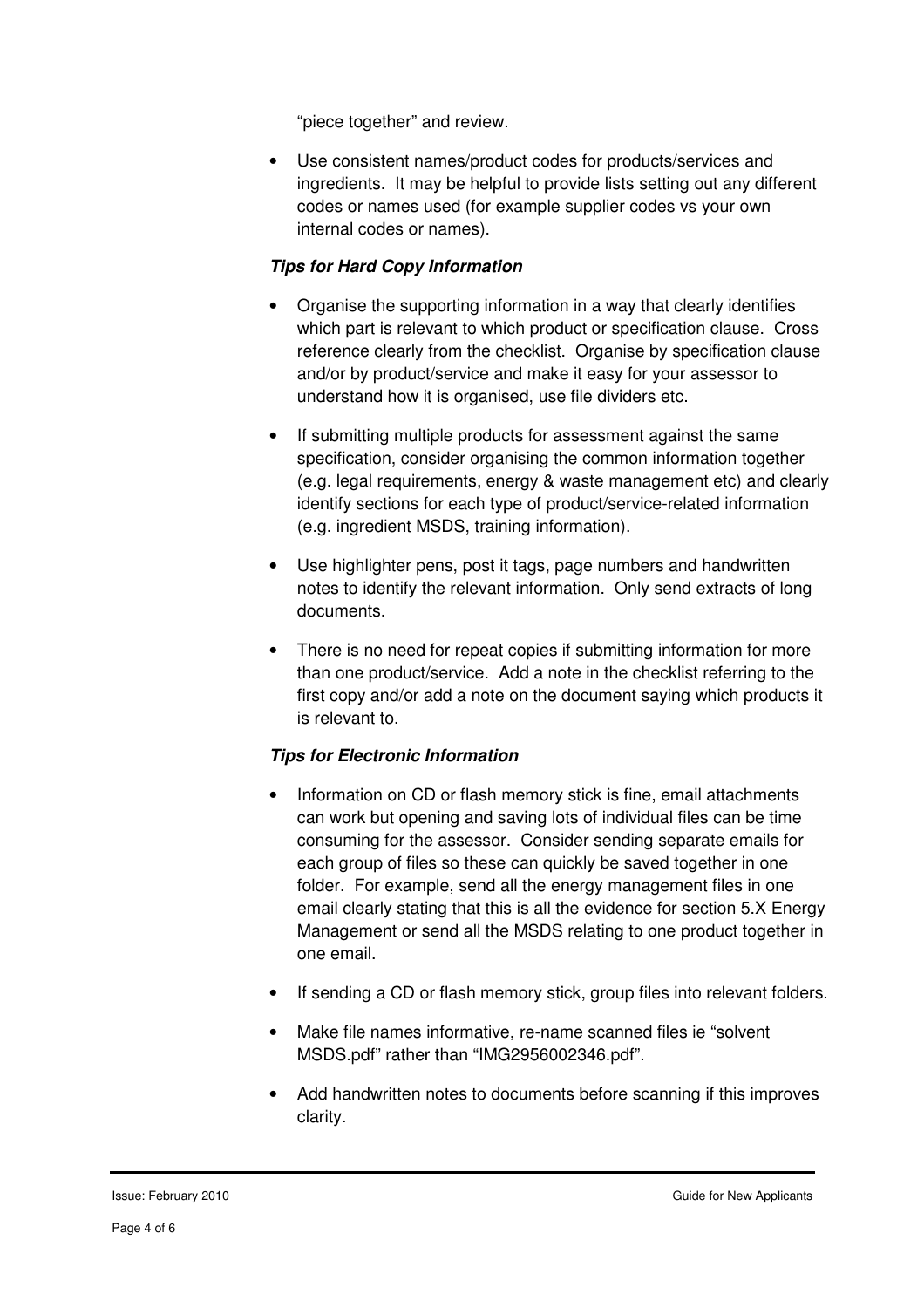| <b>Applicant</b><br><b>Statement on</b><br>Compliance | The Applicant Statement on Compliance is a form your assessor will provide<br>you with. There are some details that need to be carefully completed on the<br>form to be certain that the declaration accurately reflects your<br>products/services (including, for some questions, boxes that need to be<br>ticked). |
|-------------------------------------------------------|----------------------------------------------------------------------------------------------------------------------------------------------------------------------------------------------------------------------------------------------------------------------------------------------------------------------|
|                                                       | The Applicant Statement on Compliance is an important document that your<br>Chief Executive or other authorised representative of your company must<br>sign. A signed Applicant Statement on Compliance means you:                                                                                                   |
|                                                       | have completed the checklist;<br>$\bullet$                                                                                                                                                                                                                                                                           |
|                                                       | have assembled and reviewed all the required supporting information;<br>and                                                                                                                                                                                                                                          |
|                                                       | are confident that the evidence you have provided demonstrates that<br>$\bullet$<br>your products or services meet all the relevant requirements of the<br>ECNZ specification.                                                                                                                                       |
| On-site<br><b>Assessment</b>                          | Your assessor will review your completed Checklist and supporting<br>information and will then plan any on-site work needed to complete the<br>assessment. He or she will contact you to:                                                                                                                            |
|                                                       | arrange a time(s);<br>٠                                                                                                                                                                                                                                                                                              |
|                                                       | discuss what he or she will need to see, who he or she will need to<br>meet with and how much time this is likely to take; and                                                                                                                                                                                       |
|                                                       | confirm any health and safety requirements.<br>$\bullet$                                                                                                                                                                                                                                                             |
| <b>Tips for the</b><br>On-site<br><b>Assessment</b>   | Have all the hard copy records your assessor needs to see already<br>retrieved from files/archives.                                                                                                                                                                                                                  |
|                                                       | Ensure any electronic records in databases will be readily accessible,<br>with any technical support available if needed to quickly access the<br>records.                                                                                                                                                           |
|                                                       | Ensure the people your assessor needs to meet are available during<br>the time he or she will be on-site, with appointment times arranged if<br>necessary.                                                                                                                                                           |
|                                                       | Be prepared for your assessor to make a tour of your site/facilities. A<br>$\bullet$<br>site layout plan will help your assessor to quickly become oriented and<br>identify areas he or she will need to visit or inspect.                                                                                           |